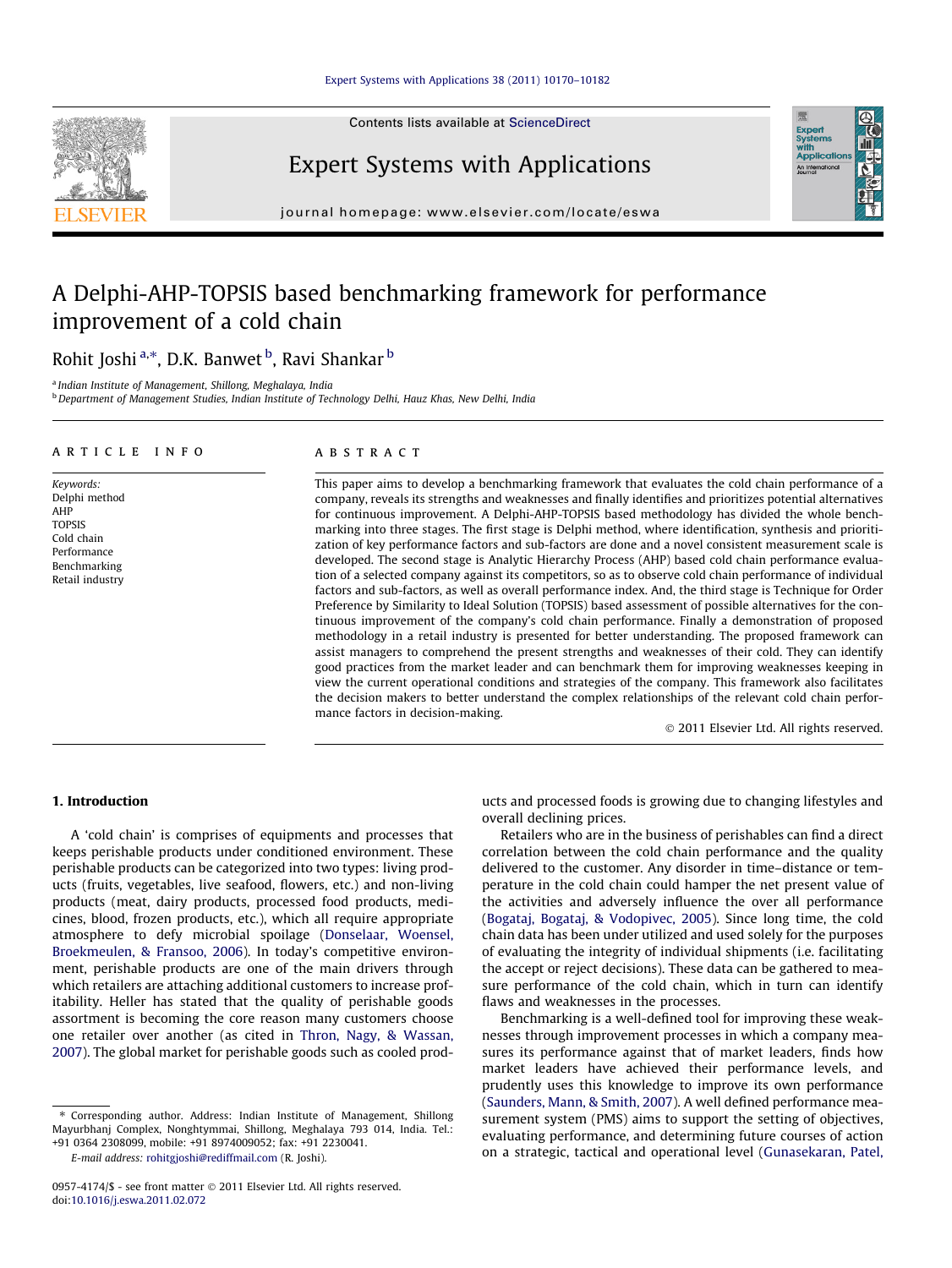[& Tirtiroglu, 2001\)](#page--1-0). PMS allows comparison of planned and actual parameter values and taking certain reactive measures in order to improve performance or re-align the monitored value to the defined value [\(Beamon, 1999\)](#page--1-0).

#### 1.1. Research motive

In India it is estimated that around 35–40% of the total production of fresh fruits and vegetables, is wasted only because of inadequate cold storage, poor logistics, ineffective cold chain facilities and lack of other infrastructure supports [\(Viswanadham, 2006\)](#page--1-0). Although, India is the second largest producer of fruits and vegetables in the world, but at the current level of production, the farm produce valued at Rs 70,000 million (\$1400 M) is lost in wastages which is tantamount to the total production of the Great Britain ([Khan, 2005\)](#page--1-0). The high margin of product losses offers a significant opportunity for the improvement and advocates for technology and research advancement with in this domain. As one cannot improve what one cannot measure, the necessity of the hour is to measure the current status of Indian cold chain performance.

In light of above, this research paper delves into the performance improvement of the cold chain in Indian context. Here, a framework is proposed for performance evaluation of the cold chain and its improvement through effective benchmarking. This framework is suitable for the actual situations of the cold chains in the Indian retail market. The relevant information was collected from the field visits to various retail stores in India followed by an extensive literature review and consultation with the experts.

#### 1.2. Research goal

This research mainly discusses the Key Performance Factors (KPF) of Indian cold chain, so as to provide a consistent measuring system to establish the basis of an evaluation reference. Based on this consistent measuring system the cold chain performance index of the chosen company can be measured against its competitors'. Subsequently the strengths and weaknesses of the company can be identified and their competitive gains and losses can be examined. These identified weaknesses can be considered as the performance gap or an opportunity for improvement. Further, for improving the weaknesses, the best practices learnt from the market leader are then short-listed and examined against current operational conditions of the selected company to choose the preferred one for bridging the performance gap. This should be a continuous improvement process as the company can improve its weaknesses one after another.

#### 1.3. Research scope and target group

The companies trading in perishable products like fruit and vegetable, flowers, milk and milk product, meat and meat products, etc. are focused upon. The research scope is the cold chain operations of the companies that provide direct link between grower/producers and consumer. Authors specifically targeted on cooperatives governed by Government of India and privately owned supermarket chains offering fresh and processed vegetable and fruits under the same roof.

#### 2. Literature review

Measuring the performance of a cold chain is difficult, because it has many characteristics that set them apart from other types of supply chains like shelf life constraints, seasonality in production, physical product features like appearance, taste, odor, color, size and image, long production throughput time, refrigerated transportation and storage requirement, traceability, product quality and safety, etc. [\(Aramyan, Oude Lansink, Van der Vorst, & Van](#page--1-0) [Kooten, 2007; Mangina & Vlachos, 2005\)](#page--1-0).

Many researchers [\(Ghobadian, Gallear, Li, & Clear, 2007; He,](#page--1-0) [Ghobadian, Gallear, & Sohal, 2006; Gunasekaran, Patel, &](#page--1-0) [McGaughey, 2004; Otto & Kotzab, 2003; Brewer & Speh, 2001;](#page--1-0) [Lambert & Pohlen, 2001](#page--1-0)) have significantly contributed on PMS for supply-chain management and stressed the need of a welldefined set of performance factors for establishing benchmarks. A few studies have been done on agri-food supply-chain at different contexts and at different levels. [Van der Vorst \(2005\)](#page--1-0) proposed a framework for the development of innovative food supply-chain networks and discussed the implications for performance measurement systems and their respective bottlenecks. [Aramyan](#page--1-0) [et al. \(2007\)](#page--1-0) included the performance factors ranging from highly qualitative factors like customer satisfaction to quantitative factors such as return on investments.

[Chan, Chan, Lau, and Ip \(2006\)](#page--1-0) stresses that in order to improve performance of the entire cold chain there is a need to look into factors with which the performance of product, services and process can be evaluated. Profitability is a traditional performance factor and all cold chain participants would like to receive an acceptable return on their investments after excluding various costs ([Da Silva & Filho, 2007](#page--1-0)). For agri-food chains, both production and price stability affect food security. Therefore, the ability to provide enough products to guarantee an adequate supply to meet food needs is also an important performance factor ([Manning, Baines, & Chadd, 2008; Da Silva & Filho, 2007\)](#page--1-0). Suitable performance factors are needed to answer whether consumers getting the products demanded, in terms of quantity, quality, timeliness and prices. [\(Fearne, Barrow, & Schulenberg, 2006; Bea](#page--1-0)[mon, 1999\)](#page--1-0).

Many researchers [\(Sahin, Baba](#page--1-0)i[, Yves, & Renaud, 2007; Blanco,](#page--1-0) [Masini, Petracci, & Bandoni, 2005; Mangina & Vlachos, 2005; Jahre](#page--1-0) [& Hatteland, 2004\)](#page--1-0) have discussed about various issues of the cold chain on different links (farmer/producer–processor–distributor– retailer). They resonated in their views that cold chain is frequently broken at various stages. This drastically reduces its performance. In this regard [Fearne and Hughes \(2000\)](#page--1-0) discussed supply-chain developments in the UK fresh produce industry and identified various success factors like improvement in cost control and innovation, etc. [Bogataj et al. \(2005\)](#page--1-0) have studied the stability of perishable goods in logistic chains and discussed the disturbances which reduces the hygiene and quality of perishables. For perishables, maintaining the hygiene, safety, and expectedness of quality and freshness requires efficient equipment with guaranteed thermal characteristics, appropriate operating modes and proper information system ([Amjadi \(2005\) & Manning et al. \(2006\).](#page--1-0) [Montanari](#page--1-0) [\(2008\)](#page--1-0) observed that identification of the critical parameters affecting food quality and safety and quantification through a systematic modeling approach will allow monitoring the quality and safety status of food products throughout the cold chain.

The traceability issues were taken by many researchers ([Kelepouris, Pramatari, & Doukidis, 2007; Regattieri, Gamberi, &](#page--1-0) [Manzini, 2007; Folinas, Manikas, & Manos, 2006; Joshi et al., in](#page--1-0) [press](#page--1-0)) and have stated the need for reliable IT infrastructure of cold chain. In supplement to this, [Rijswijk & Frewer \(2008\)](#page--1-0) investigated that traceability is linked not only to food safety, but also to food quality. [Taylor & Fearne \(2006\)](#page--1-0) have observed that most significant challenge in cold chain management is continuous imbalance between supply and demand which is supported by [Gorton, Dum](#page--1-0)[itrashko, & White \(2006\)](#page--1-0) while discussing the issues overcoming the supply-chain failure in agri-food sector. At retail level maintaining cold chain, inventory control and return policy of perishable items are also some issues which have been referred to in the literature ([Donselaar et al., 2006 & Likar & Jevsnik, 2006\)](#page--1-0).